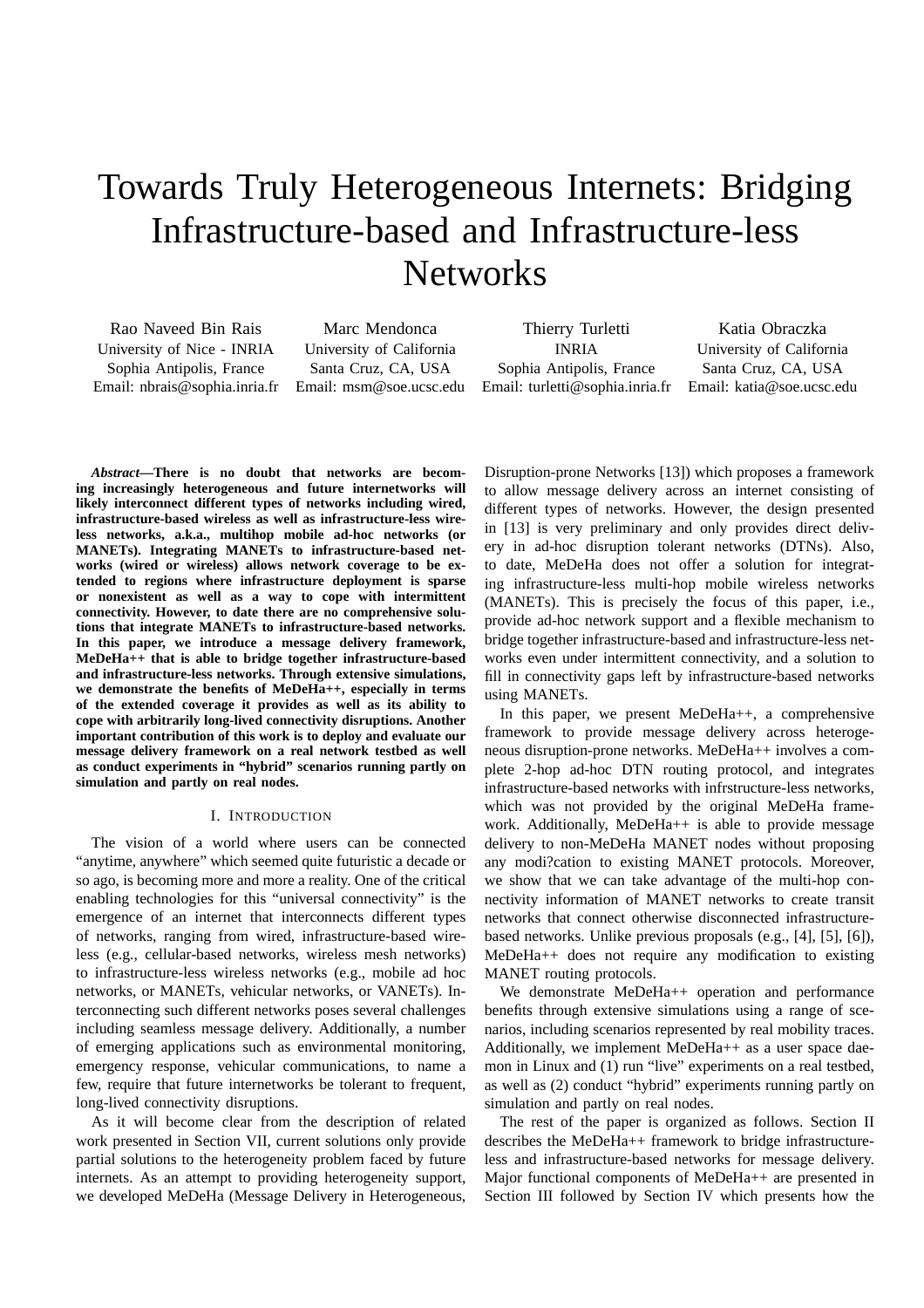framework is used to fill in connectivity gaps and is able to deliver messages to MANET nodes. An implementation of MeDeHa++ using Linux 2.6 is described in Section V while Section VI presents a thorough simulation-based evaluation of MeDeHa++, as well as experiments with real machines and hybrid scenarios. Related work is reviewed in Section VII followed by Section VIII which concludes the paper highlighting some directions for future work.

## II. MEDEHA++ FRAMEWORK

The MeDeHa++ framework achieves the following goals:

- Seamless message delivery between two nodes<sup>1</sup> irrespective of network type.
- Partition mending through multihop ad-hoc (MANET) "transit networks".
- MANET routing protocol independence. This allows MANET nodes to communicate with MeDeHa++ nodes without running MeDeHa++.

We base our design on the principle that in order to join two networks, there must be a gateway that is able to understand traf?c for both networks. This node can either have two interfaces (e.g., a cellular phone with a 3G and a Wifi interface), or it can use the same interface card to join more than one network by using different frequency bands to communicate [7]. In our framework, we define gateway nodes (GW) to be MeDeHa++ nodes (MDH) with interfaces to multiple networks. Thus, a GW node is able to receive and pass traffic from one network to another.

For instance, when involving MANETs, the GW is a node that runs MeDeHa++ software and is configured with a MANET routing protocol. Thus, when this GW node hears a "hello" message from a MANET node, it learns about the presence of the MANET and passes this information to other connected networks (ad-hoc or infrastructure-based). In this way, nodes in the other networks are able to forward messages to the MANET nodes via the GW node.

In infrastructure-based networks, the message delivery is achieved by keeping track of nodes connections and disconnections. It also involves communication between connected infrastructure-based nodes, such as access points (AP) in an Extended Service Set (ESS), to share nodes connectivity information. These infrastructure-based nodes also store messages for unavailable nodes for a pre-defined amount of time. Nodes running MeDeHa++ in ad-hoc modes detect other nodes by broadcasting "hello" messages and provide message delivery while coping with disconnections (storing messages for unavailable nodes). Nodes are also able to keep a 2-hop network view as a result of their neighborhood exchange mechanism. A node that is connected to an infrastructurebased network and also supports ad-hoc mode acts as a GW node to interconnect these networks.

MDH nodes, whether they are connected in infrastructure or ad-hoc modes, are able to gather MANET nodes information



Fig. 1. GW nodes connecting two different MANETs

through a GW connected to a MANET.<sup>2</sup> In this way, the MDH nodes are able to see all MANET nodes as 2-hops away with the GW node as the next hop. Moreover, GWs in two different MANETs can join the MANET networks, when the GWs encounter each other, as shown in Fig. 1. GW nodes can also learn about the presence of other GW nodes in a MANET, and can exchange information about connected networks. This mechanism allows MANETs to act as "transit networks" to bridge disjoint networks (Fig. 2).



Fig. 2. MDH-2 is able to communicate with MDH-1 by traversing through MANET using GW-1 and GW-2

As mobile nodes may join and leave a MANET at any time, passing information from GW to other networks is eventbased, and whenever a change in the MANET network is detected, a message is sent from the GW node to nodes in other networks. Following heuristic-based routing principle of disruption tolerant networks, when a GW node leaves a MANET network, it maintains information about nodes in the MANET, and passes this information as "recently visited nodes" to other nodes it encounters. An example of multihop message delivery from a source *S* to a destination *D* in a MANET with intermittent connectivity is presented in Fig. 3.

#### III. MEDEHA++ FUNCTIONAL COMPONENTS

The MeDeHa++ framework is comprised of the following main components:

## *A. MeDeHa++ Notification Protocol*

The aim of MeDeHa++ notification protocol is to learn and collect network information from all the networks a node is connected to, and to use this information to construct the routing/contact tables. It also passes this information from one network to another in order to provide interoperability. MeDeHa++ notification protocol has two main components, neighbor sensing and neighborhood information exchange.

<sup>&</sup>lt;sup>1</sup>Multi-point delivery is one of our future work directions.

<sup>&</sup>lt;sup>2</sup>For the rest of the paper, we generally use GW to term a MeDeHa++ capable MANET node.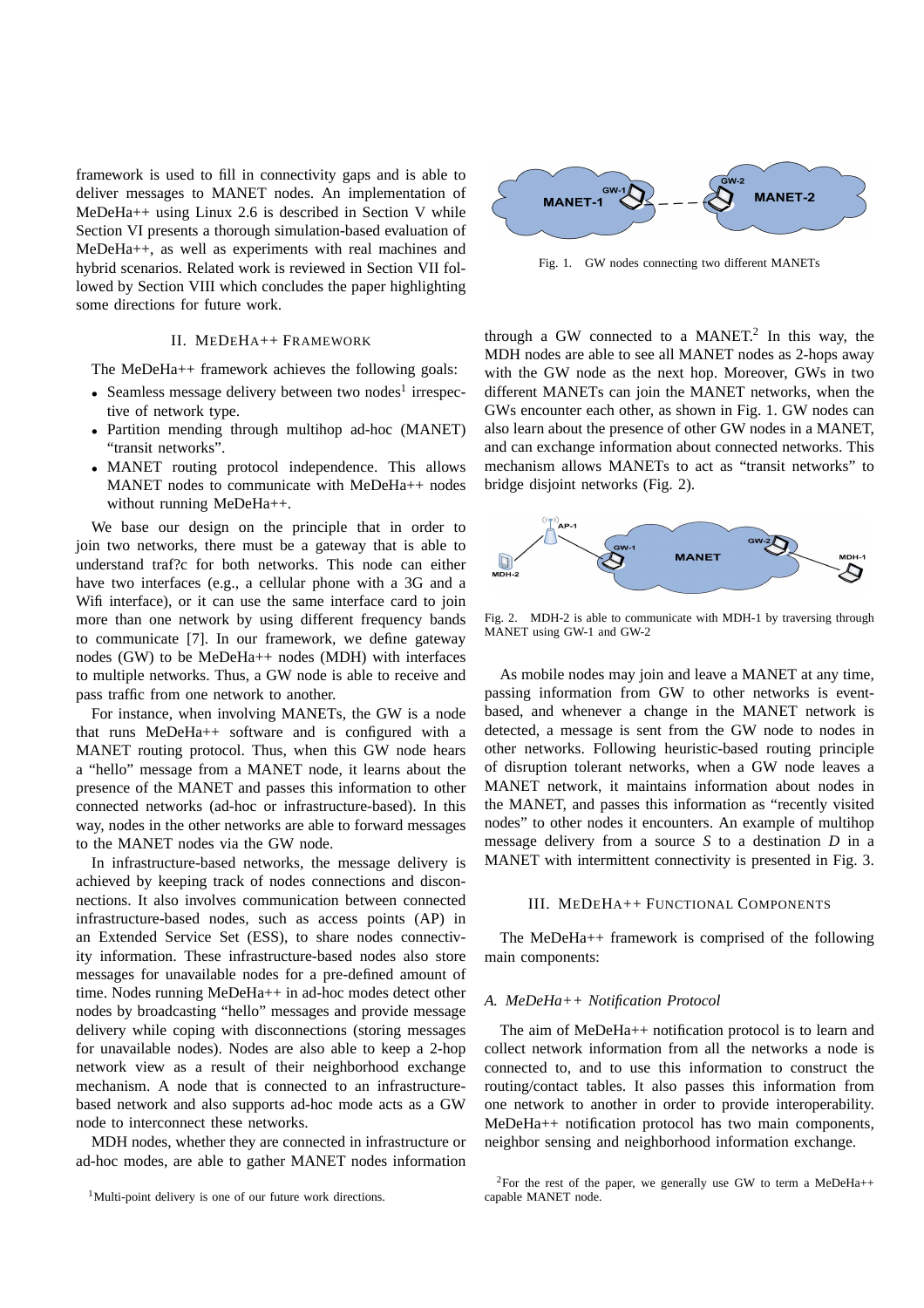

Fig. 3. A typical example of message delivery in MANET while coping with intermittent connectivity, where the source **S** is a MDH node and the destination **D** is a regular MANET node. **S** sends a message to **D** via the GW **A** that it encounters

*1) Neighbor Sensing:* The neighbor sensing mechanism is used to detect the presence of immediate neighbors. If the functionality is provided by underlying network (e.g., association/disassociation management frames in IEEE 802.11), MeDeHa++ nodes use this information to learn about the neighbors. In networks where neighbor sensing is not already avaiable (e.g., in ad-hoc networks), it is achieved by periodically broadcasting *HELLO* messages. Nodes broadcast their IDs (e.g., IP address) and associated networks (e.g., availability of an Infrastructure-based network or a MANET network) in their *HELLO* messages. Nodes may also send their current status in terms of battery life, memory level, or any other tags such as mobilty pattern ("bus", "pedestrian" etc.).

*2) Neighborhood Information Exchange:* Neighborhood information exchange is performed using the information collected via neighbor sensing. For infrastructure-based networks, MeDeHa++ uses the notification messages that are proposed in [13], plus some new protocol messages to exchange MANET nodes information such as *NEIGHBOR PRESENT* and *MANET\_PRESENT*, sent from a GW to its associated infrastructure-based node to inform about a node presence in ad-hoc mode and in a MANET respectively; *LEAVE MANET* sent from a GW to an infrastructure-based node to inform that it is no longer part of the MANET network. In ad-hoc networks, nodes respond to *HELLO* messages with *NEIGHBOR INFO* messages, which contains information on all the neighbors of the transmitting node. This completes the *Hello Handshake* between two nodes. The *NEIGHBOR INFO* may contain several notifications including *CURRENT NEIGHBORS*, *RECENT NEIGHBORS*, *MSG VECTOR*, and *MANET NEIGHBORS*. These notifications are summerized in Table I.

#### *B. Routing and Contact Table Management*

Based on the information learned using the notification protocol, MeDeHa++ Nodes (MDH) build their routing and contact tables. The Routing tables contain the information

TABLE I NOTIFICATIONS IN *NEIGHBOR INFO* MESSAGE SENT IN RESPONSE TO *HELLO* BROADCASTS FOR AD HOC NETWORKS

| <b>Notification Name</b> | <b>Description</b>            |  |
|--------------------------|-------------------------------|--|
|                          | Sent to inform receiving node |  |
| <b>CURRENT_NEIGHBORS</b> | about neighboring nodes       |  |
|                          | Sent to inform receiving node |  |
| <b>RECENT NEIGHBORS</b>  | about the nodes recently seen |  |
|                          | by the transmitting node      |  |
|                          | Contains sequence numbers of  |  |
| MSG VECTOR               | messages stored at transmit-  |  |
|                          | ting node                     |  |
|                          | Sent by a MeDeHa-capable      |  |
| <b>MANET NEIGHBORS</b>   | MANET node to inform about    |  |
|                          | the connected MANET nodes     |  |

about the immediate neighbors that are connected. For MDH nodes, the routing tables are comprised of 2-hop network information learnt via *CURRENT NEIGHBORS* notification. If the MDH node is connected to a MANET, the routing table maintains multihop connectivity information learned from the MANET, while the contact table contains information for all nodes that have been encountered within a pre-defined time period. This information is propagated to other nodes using *RECENT NEIGHBORS* notifications.

#### *C. Relay Selection and Forwarding*

Selection of a relay is based on the contact tables of MDH nodes, and the information gathered from *RE-CENT NEIGHBORS* notification. The message carriers compute the utility for a rely based on this information, and choose a relay that has a higher utility. MDH nodes also share their stored messages information when they encounter by using *MSG VECTOR* notification, and this information is used to avoid replicating a message to a relay that already has a copy of that message.

## *D. Interaction with MANETs*

MeDeHa++ allows integration of infrastructure-less networks including MANET routing protocols and does not require any change to existing routing protocols to work with them. This allows GW nodes to get a multi-hop connectivity information about MANET nodes when they are connected to a MANET network. The GW nodes are also capable of using the multi-hop node information to discover other GW nodes in the MANET and to use the underlying MANET network as a bridge to connect networks that are otherwise disconnected.

## IV. MEDEHA++ WITH MULTIHOP AD-HOC NETWORKS

## *A. MANET Information Exchange*

The presence of a MANET at a GW node is detected by neighbor sensing procedures of MANET routing protocols (e.g., receiving a "hello" broadcast), and is notified to the MeDeHa++ routing component, which starts looking up the MANET routing table to get the information about the available MANET neighbors, and forwards any stored messages to the MANET nodes. Also, each time that the MANET routing table is changed at the GW node, a notification is sent to the node's MeDeHa++ routing component. Thus, the GW node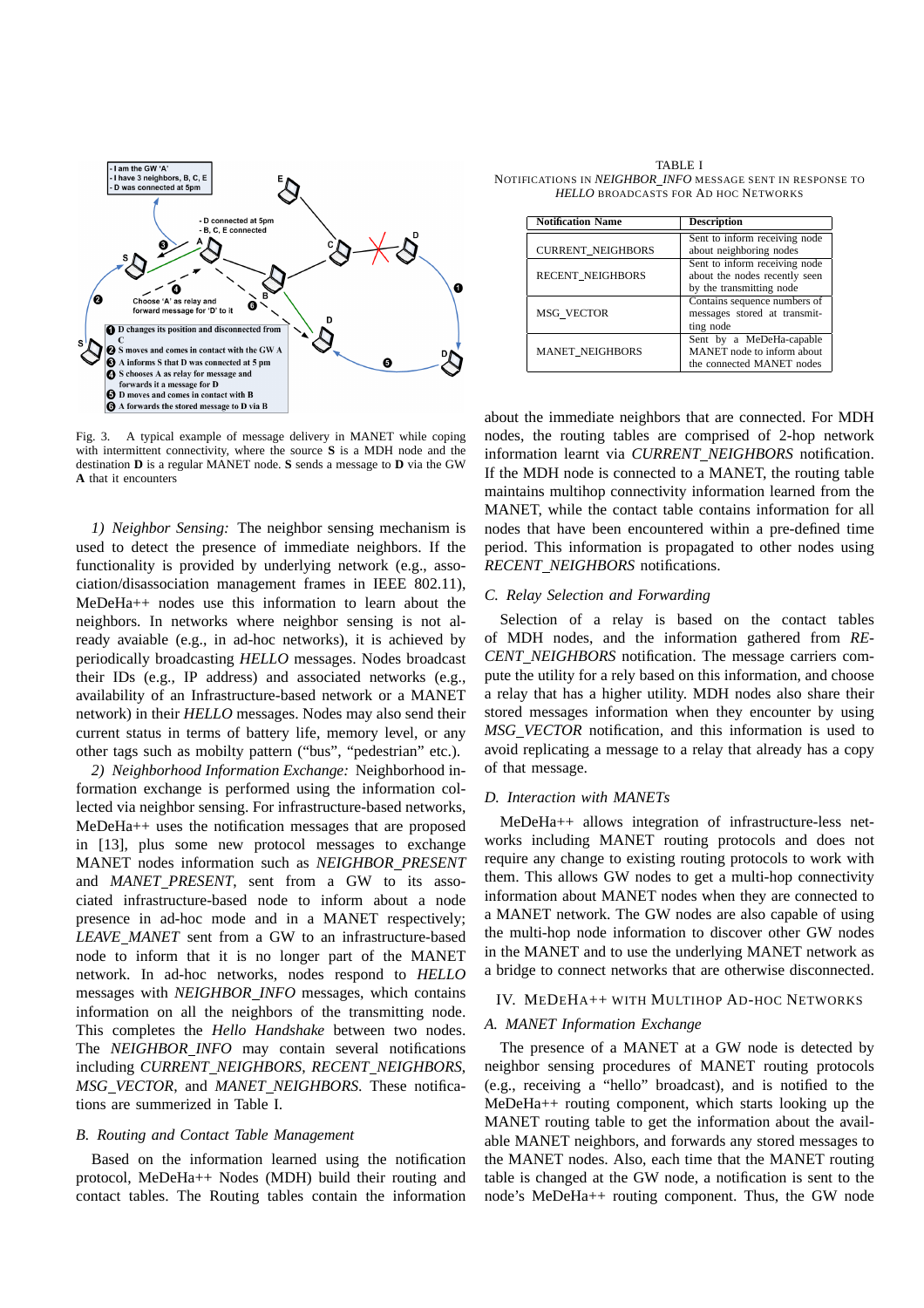consults the MANET routing table to keep information about all available MANET nodes, and treats them as immediate neighbors. Note that nodes form a MANET whenever two or more MANET-capable nodes approach each other.

The GW sends *MANET NEIGHBORS* notifications to other encountered MDH nodes that are not participating in the MANET. In this way, MeDeHa++'s 2-hop ad-hoc protocol is utilized, and MDH nodes assume that all MANET nodes announced by the GW are 2-hop away. Thus, they are able to forward any stored messages for MANET nodes via the GW (e.g., MDH-1 in Fig. 4 considers MANET-3 as 2-hop away via GW-1).

The GW node also keeps track of history of past encounters for MANET nodes over a period of time and passes this information to other MDH nodes when it meets them using *RECENT NEIGHBORS* notification. This helps MDH nodes to choose the announcing GW as a relay for stored messages, and forward the message to the GW if the latter fulfills a particular utility function being used as relay selection strategy (e.g., if the GW node has seen a MANET node a specific number of times).

As soon as a GW node is associated to an infrastructurebased node (e.g., an AP), it passes information about all MANET nodes to the AP using *MANET\_PRESENT* notification. As a result, the AP forwards stored messages to the MANET nodes via the GW, and also sends an *INDI-RECT ASSOC* notification to all connected APs within the ESS. Moreover, a GW also sends a *LEAVE MANET* notification to the AP, when it leaves a MANET network, so that the AP removes route information of the MANET nodes. When a GW node leaves, the AP will remove routes for all nodes that were accessible only through the departing GW.

# *B. Gateway Discovery in MANETs*

GW nodes in a MANET use the MANET nodes connectivity information to discover other GW nodes, and and exchange data and control information about other networks. This helps in treating MANETs as "transit networks" to transfer MeDeHa++ protocol information across different networks. The discovery is performed by sending MeDeHa++ *HELLO* messages periodically to the MANET nodes to inquire if any node supports  $MeDeHa++^3$ , and is done on the top of the MANET protocol, so the routing protocol does not require to be modified. Once a GW node discovers another GW, two GW nodes can talk to each other to exchange other nodes information (e.g., current and past neighbors, messages stored) over multihop as if they are direct neighbors, using regular MeDeHa++ protocol. Exchange of data messages between two GW nodes that are multihop away in a MANET cloud is performed using IP encapsulation.

## *C. Proactive vs. Reactive MANET Routing*

A MANET routing protocol does not require any modification while working with MeDeHa++, though the performance



Fig. 4. GW node acts as a bridge to provide communication between MANET nodes and MDH nodes

may vary with the choice of a particular MANET routing protocol. A GW node running a reactive routing protocol such as AODV, may not have complete information about all MANET nodes, at the time when it encounters a MDH node. It only has information about the nodes for which a route request has recently been sent, or about the nodes for which the GW node is a source. Whereas, a proactive protocol does a better job with MeDeHa++, because of the availability of the complete route information at the time the two nodes meet. Therefore, we selected the Optimized Link State Routing (OLSR) protocol to incorporate MeDeHa++. In this way, when a GW node joins a MANET network, it passes the route information to the MeDeHa++ routing component as soon as it learns about the MANET nodes. Also, when this GW node encounters a MDH node, it immediately forwards the MANET route information to the latter using the *MANET NEIGHBORS* notification. The OLSR protocol also helps in finding GW nodes in MANETs using Host and Network Association (HNA) messages, which is used to announce non-OLSR interfaces of each node.

## *D. Message Delivery to MANETs*

As mentioned earlier, MeDeHa++ is able to deliver messages to regular MANET nodes via GW nodes. Fig. 4 shows how a GW node is used to bridge MDH nodes to MANET nodes. The GW node also passes utility function metrics (e.g., encounter history with MANET nodes) to other MDH nodes that it meets using *RECENT NEIGHBORS* notification. So, if a source (or a relay) carrying a message for a MANET node encounters a GW node, it may forward stored (or generated) messages to the destination via the GW node if the latter has the destination node in its MANET routing table. GW nodes may also hand over a stored message to a MDH node, if the MDH node is selected as a relay for the message. An infrastructure-based node such as AP will forward messages to the MANET via an associated GW. Messages that are stored for a long time at a source (or a relay) are eventually expired.

## *E. Message Delivery across MANETs*

Multihop communication between two GW nodes is possible by using a MANET routing protocol. In this way, a GW node treats the other GW node as if they are direct neighbors and both GW nodes exchange information about other

<sup>&</sup>lt;sup>3</sup>In MANET routing protocols where a mechanism to discover a gateway joining more than one network is already present (e.g., HNA control messages in OLSR), GW discovery overhead can be reduced by contacting only the gateway nodes to check whether they support MeDeHa++.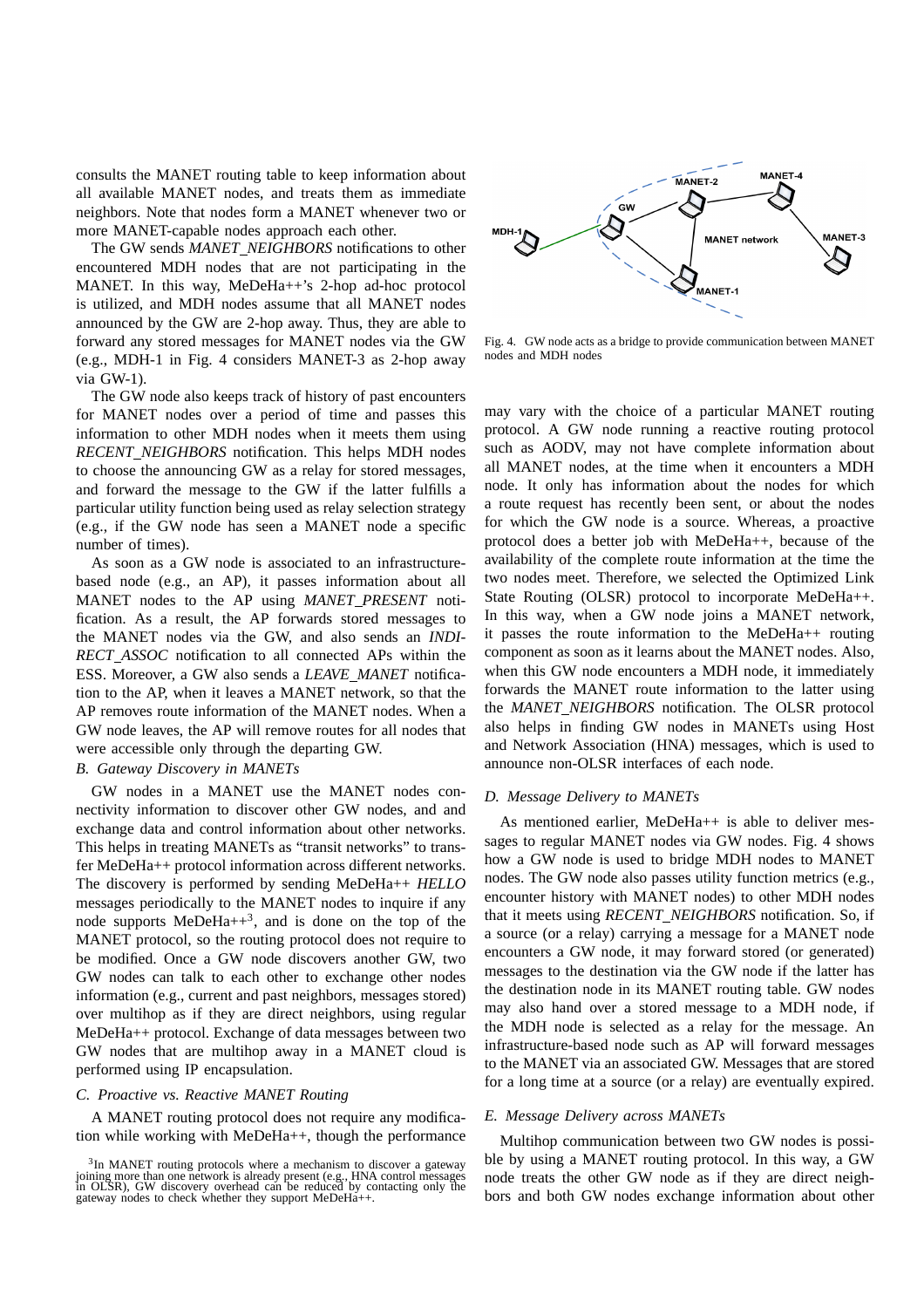

Fig. 5. MeDeHa++ real implementation. Both Incoming and Outgoing packets are intercepted for processing before being passed to Linux kernel

networks. This exchange of information is performed using MeDeHa++ notification protocol control messages. These GW nodes can then advertise the availability of other networks (MDH nodes) to the infrastructure-based network to which they are connected or to other MDH nodes they encounter (Fig. 2). Besides exchanging the network control information, the nodes can forward/receive data packets using IP encapsulation. This enables us to provide message delivery in between networks that do not have any connectivity except that they may be joined by MANETs.

When using OLSR, nodes that belong to different networks via multiple interfaces are detected by OLSR HNA announcements. Once, a GW node receives a HNA announcement, it tries to contact the node that transmits this HNA by sending a MeDeHa++ *HELLO* message to this node. If the other node is also a GW node, the two nodes exchange their neighborhood information via MeDeHa++ neighborhood exchange.

#### V. IMPLEMENTATION

We implement the MeDeHa++ framework on both real machines as well as the ns-3 network simulator. This approach along with the emulation and real-time scheduling available in ns-3 allows us to create hybrid scenarios that contain both real and simulated nodes simultaneously.

# *A. Testbed Implementation*

Fig. 5 shows the development approach that we take to implement MeDeHa++ for the physical testbed. To achieve high portability and compatibility with the existing infrastructure, the notification protocol is implemented at the network layer as a Linux user-space daemon. All required MeDeHa++ information is included as part of the IP header (as IP option) and no transport or application data is modified (Fig. 6). This allows MDH nodes to function over existing networks with existing protocols.

The Linux implementation uses Netfilter [16] to hook into the Linux protocol stack with a kernel module and pass packets to the user-space daemon for further processing. As shown in Fig. 5, all incoming and outgoing packets are intercepted before passing through the kernel routing algorithm. The daemon determines whether a packet should be buffered or forwarded based on whether a connected next hop destination

|                                |        |          | 31                  |  |
|--------------------------------|--------|----------|---------------------|--|
| Option Type<br>$= 0 \times B6$ | Length | Notif ID | No. of<br>Addresses |  |
| Sender IP Address              |        |          |                     |  |
| <b>IP Address 1</b>            |        |          |                     |  |
| 1.11                           |        |          |                     |  |
| IP Address n                   |        |          |                     |  |

Fig. 6. MeDeHa++ notification header implemented as IP option header

exists. Connectivity informaiton must also be used to manage the kernel routing table and continue to accept packets from user applications even if it appears that connections are disrupted. Neighborhood information in infrastructure networks is determined through a combination of MeDeHa++ control messages and 802.11 management frames.

For MANET networks, we integrate MeDeHa++ with the olsrd 0.6.0 implementation of the OLSR protocol. The MeDeHa++ daemon listens for changes made to the olsrd routing table to determine which nodes are currently accessible via the MANET network. It then exchanges notification messages with other MDH nodes participating in the MANET and shares this information with networks (such as an infrastructure-based network) on other interfaces.

#### *B. Simulator Integration*

Our goal of using hybrid networks is to allow more interesting scenarios as well as validate our simulation results. Creating a hybrid network composed of simulated and real nodes has several benefits over simulated or testbed-only networks. Testbed scenarios can be limited by many factors, including size, cost, and limited mobility. While simulated scenarios do not have these constraints, it is not guaranteed that the results are a representation of what would have happened on real hardware. By combining the two approaches, we are able to demonstrate the functionality and scalability of the MeDeHa++ framework on real networks.

We integrate the ns-3 MeDeHa++ implementation with the testbed through the ns-3 emulation and real-time scheduling capabilities. Specifically, we use ns-3 TAP [18] to bridge part of the simulated network to the testbed network. This works by creating a "ghost" node on the ns-3 network that passes all Ethernet frames between a Linux TAP device on the real machine and the simulated links to which the node is connected. Packets can then be routed between the simulated network and the networks to which the real machine is connected. To our knowledge, there are very few studies that attempt and perform this kind of hybrid experiments.<sup>4</sup>

## *C. Experimental Setup*

The testbed consists of laptops and mobile briefcase devices equipped with 802.11g wireless cards, Linux 2.6, and the

<sup>4</sup>We will provide the source code of our implementation for the camera ready version.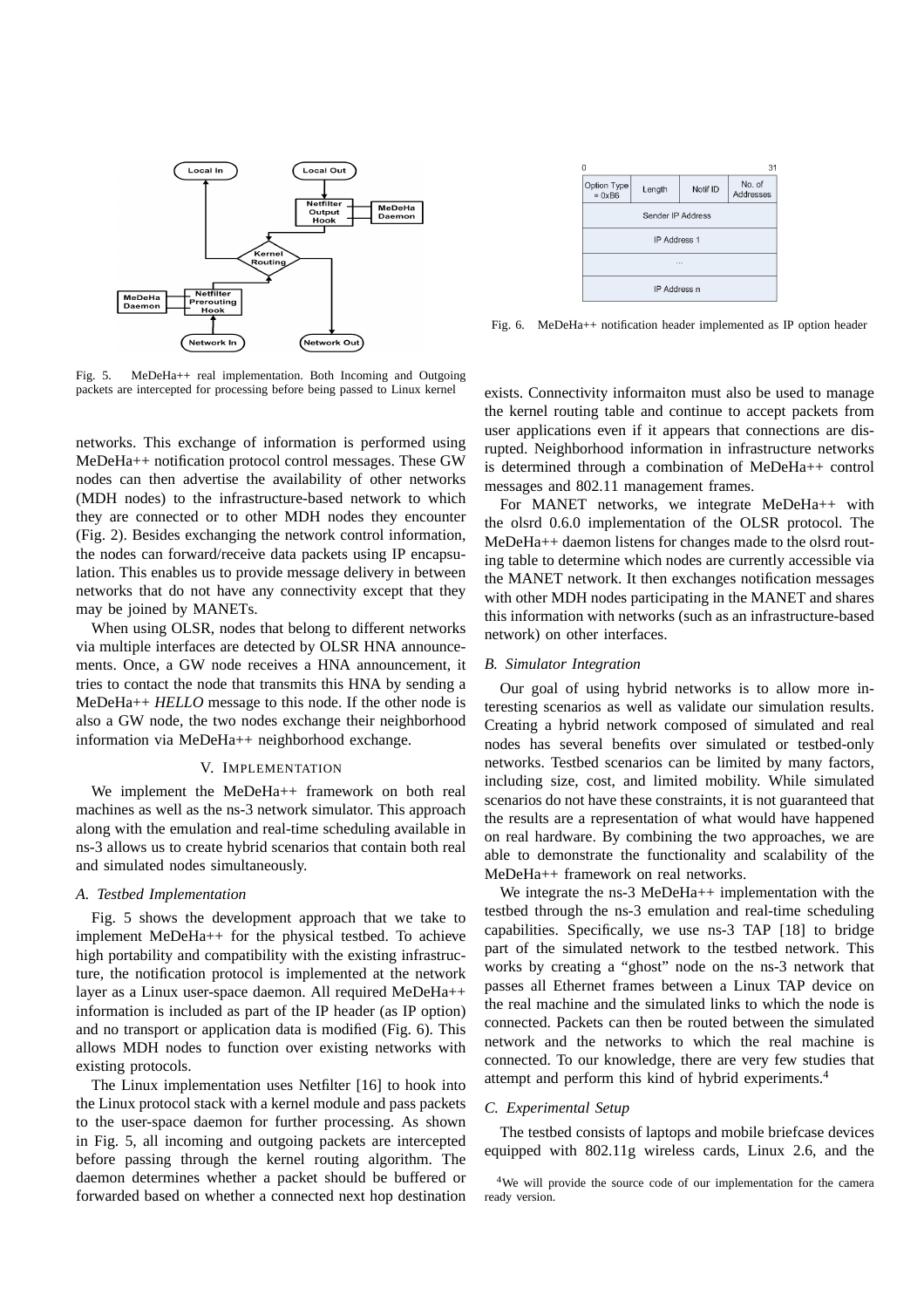

Fig. 7. Hybrid experimentation setup involving real machines acting as APs and stations, and virtual machines running in the NS-3 simulator

MeDeHa++ framework. Depending on the scenario, a number of laptops are configured as access points connected via Ethernet while the remainder are set up as wireless infrastructure stations. In addition, some of the laptops are equipped with an additional wireless interface that can be used to connect to a MANET or ad-hoc network. The mobile briefcase devices are configured in ad-hoc mode to connect only to a MANET. We use hostapd [17] to implement the wireless AP functionality and olsrd 0.6.0 to provide MANET routing.

Finally, a simulated heterogeneous network (involving infrastructure-based and ad-hoc networks) is connected to the testbed with the ns-3 TAP bridge. As shown in Fig. 7, this creates a larger hybrid network that allows more interesting scenarios beyond the limitations imposed by a physical testbed.<sup>5</sup> The simulator machine, which is identical to the laptops of the testbed, is configured with an Intel 2.4 Ghz Dual-Core processor and 4 GB of RAM.

## VI. PERFORMANCE EVALUATION

We define Packet Delivery Ratio (PDR) as the total number of messages received by all destinations divided by total number of messages sent by all sources, and Average Delay (AD) as the average of deliver delay of all messages that are received by destinations. We take these two parameters as performance metrics to evaluate MeDeHa++. We are also interested in estimating how many nodes are able to attain a certain amount of percentage of message delivery.

# *A. Scenario 1: Convention Center*

We consider a convention center type environment with different rooms and seminar halls spanned over a region of 1000mx1000m, and where connectivity is provided by a network of 9 APs that are connected to each other via Ethernet. Each AP has its specific region of connectivity, and the regions of connectivity of different APs may overlap. Almost 60% of the network is under AP connectivity. The APs are not positioned uniformly, which means that at some places, mobile nodes will have longer periods of disconnection than at some other places. Visitors carrying portable devices may move from one room to another and roam around across multiple



(b) second phase, scenario 1

Fig. 8. Types and distribution of nodes used in Scenario 1

AP coverage areas. Also, visitors while moving may make MANETs, and can use MANET connectivity to exchange messages where APs do not provide connectivity.

There is a total of 90 visitors in the convention center, moving at a speed that is uniformly distributed between 1 and 2.5m/sec. While moving, visitors stay at different places for a duration that is uniformly distributed between 0 and 60 seconds. We use the BonnMotion mobility model for nodes mobility [19]. Attraction points [20] are considered as rooms or seminar halls, and nodes visit these attraction points. Each attraction point has its own region of influence that is defined by a standard deviation with zero mean, and corresponds to the maximum distance of visitors to an attraction point. For this experiment, 20 MDH sources are chosen in the network, which send messages at an average rate of 6 messages/minute to 20 non-MDH MANET destinations, and the duration of simulation is 1 hour. The results shown here are obtained by running the experiments 6 times. Among the 90 visitors, 30 visitors are MDH, 30 run the regular OLSR protocol, and the remaining 30 are GW (i.e., they are MDH visitors which also run OLSR protocol), in the first phase of this experiment, as shown in Fig. 8(a).

*1) Forwarding versus Replication:* First, we want to observe the performance of the protocol by comparing forwarding with replication. Forwarding means that only one copy per message exists in the network and a node hands over the ownership of a message, when it delivers the message to a relay, while replication means that there are more than one copy of a message in the network at a given time. For this experiment, we use 2 copies per message. Also, we define Encounter-based Replication (ER) as the "utility function" used by nodes to select a relay, in which a node is selected as relay for a given destination if it has encountered the destination at least twice and it has seen the destination more recently than the node that currently carries the message. The purpose is that depending upon the number of past encounters, a node has a strong probability of encountering a destination in the future. But this may not be fruitful if nodes do not encounter each other too often because of their mobility patterns. Fig. 9 plots the percentage of nodes against delivery ratio comparing forwarding and 2-copy replication.

<sup>5</sup>Though the amount of simulated traffic for a hybrid network is more limited than a pure simulation network due to real-time scheduling requirements, we still find them to be a useful supplement to a physical testbed.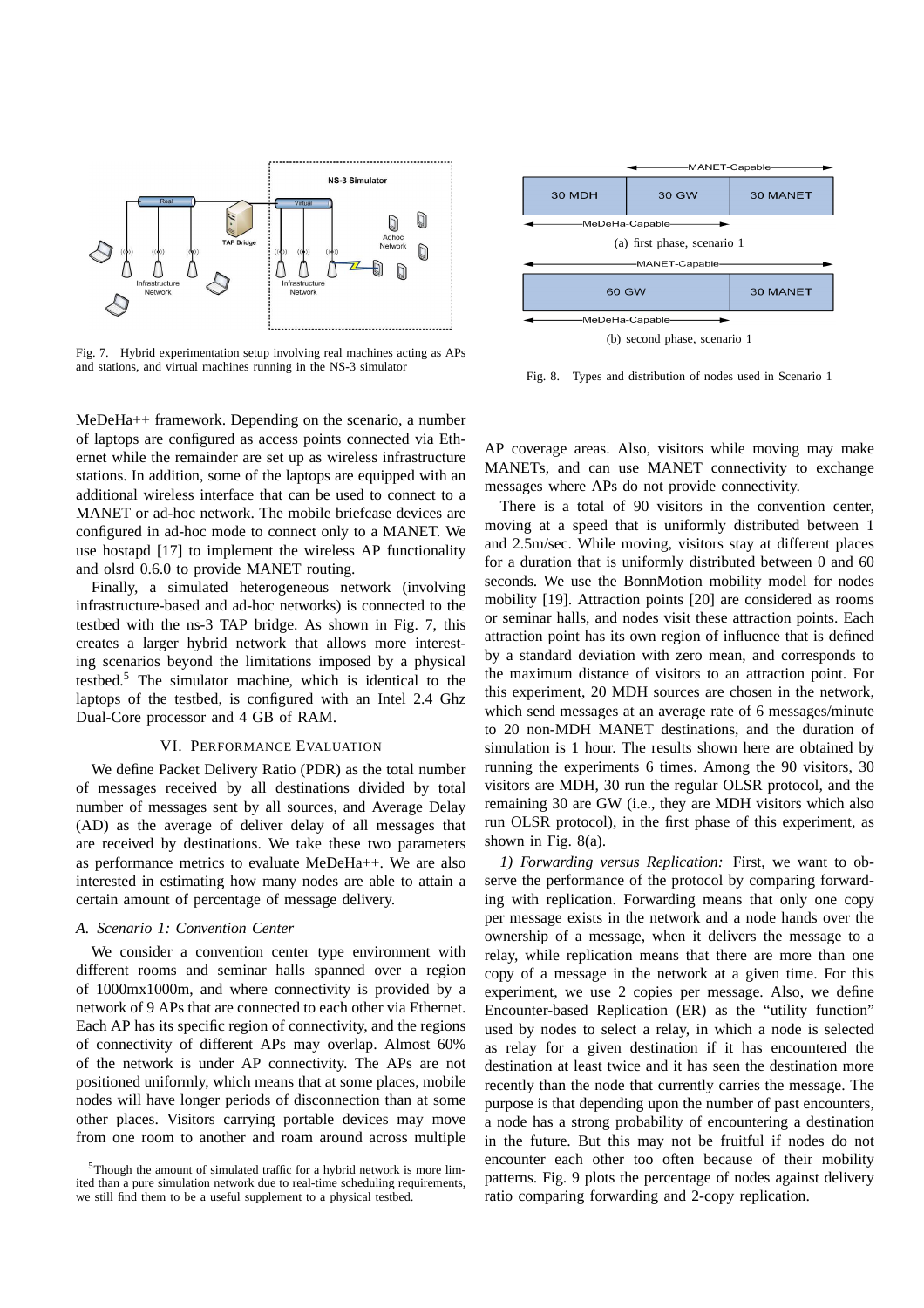

Fig. 9. Forwarding vs. 2-copy Replication using ER scheme for 1st phase of scenario 1 (30 MDH, 30 GW, 30 OLSR visitors)

10 20 30 40 50 60 70 80 90 100

Delivery Ratio (%)

0

We see that with forwarding scheme, about 25% of nodes have less than 90% of delivery ratio, as compared to the replication scheme where only 12% of nodes have less than 90% of delivery ratio. While looking into the overall PDR of all 20 nodes, we observe that replication increases delivery chances (from 90% to 97%), while minimizing end-to-end AD. This is because using one more copy of a message would increase the likelihood that a source (or a relay) encounters another relay (or a destination). This is done at the cost of increasing packet overhead, thus requires more resources at nodes. Note that the AD shown is only taken for the messages that are received both in forwarding and replication experiments.

*2) Relay Selection Strategy:* A "suitable" selection is very important as a good choice of a relay can help in both improving message delivery ratio and reducing average end-toend delay. In this section, we show a comparison of different relay selection schemes with respect to average delivery ratio and average delivery delay. We divide 60 MANET-capable visitors in 3 groups (20 visitors each) by labeling them to different MANET identifiers. Here, we define another relay selection strategy which we name as Social Affiliation-based Replication (SAR), in which we choose "group affiliation" of nodes as utility function for selecting relays. So, a node chooses a relay only if the relay is a member of the same group to which the destination belongs. This utility function is meaningful here since in order to pass the traffic to MANET nodes that are otherwise inaccessible, we have to rely on nodes that belong to these MANET networks, and thus visit them off and on. Thus, it is useful to forward a message to a visiting node for a destination if both destination and visiting node belong to the same group (i.e. MANET, in our case). A comparison between ER and SAR relay selection approaches using 2-copy replication is shown in Fig. 10.

We observe some interesting behavior here. First, using ER, only 10% of nodes have less than 90% of delivery ratio, whereas about 25% of nodes have less than 90% of delivery ratio in case of using SAR. Second, in terms of average PDR, ER performs slightly better than SAR (an increase from 93.5%



Fig. 10. Comparison between ER and SAR schemes using 2-copy replication for 1st phase of scenario 1 (30 MDH, 30 GW, 30 OLSR visitors)



Fig. 11. Forwarding vs. 2-copy Replication using ER and SAR schemes for 2nd phase of scenario 1 (60 GW, 30 OLSR visitors)

to 96.7%). On the other hand, SAR outperforms ER in terms of AD, reducing delay to more than half. Again, note that the AD shown is only taken for the messages that are received using both ER and SAR.

The reason for increase in AD in case of ER over SAR is because of the strict relay selection metric employed in ER, where a relay is chosen only if it has encountered a destination at least twice in the past. This implies an increase in delay but also an increase in average PDR. But on the other hand, there is very little initial delay in forwarding a message to a relay in case of SAR, the message can be forwarded to any node that belongs to the destination's group.

Next, we slightly change this scenario and make all 90 visitors MANET-capable of which 60 nodes are GW, as shown in Fig. 8(b). The visitors follow the same mobility pattern as before. The result obtained for a comparison between forwarding and 2-copy replication is shown in Fig. 11.

Here, we used both ER and SAR to show a comparison between forwarding and replication. The result is consistent with what we obtained in Fig. 9. The only interesting point here is the drastic decrease in AD. This is due to the increase of MANET participating nodes, which make MANET networks more often than what we have in the previous case. A comparison between ER and SAR is also shown in Fig. 12.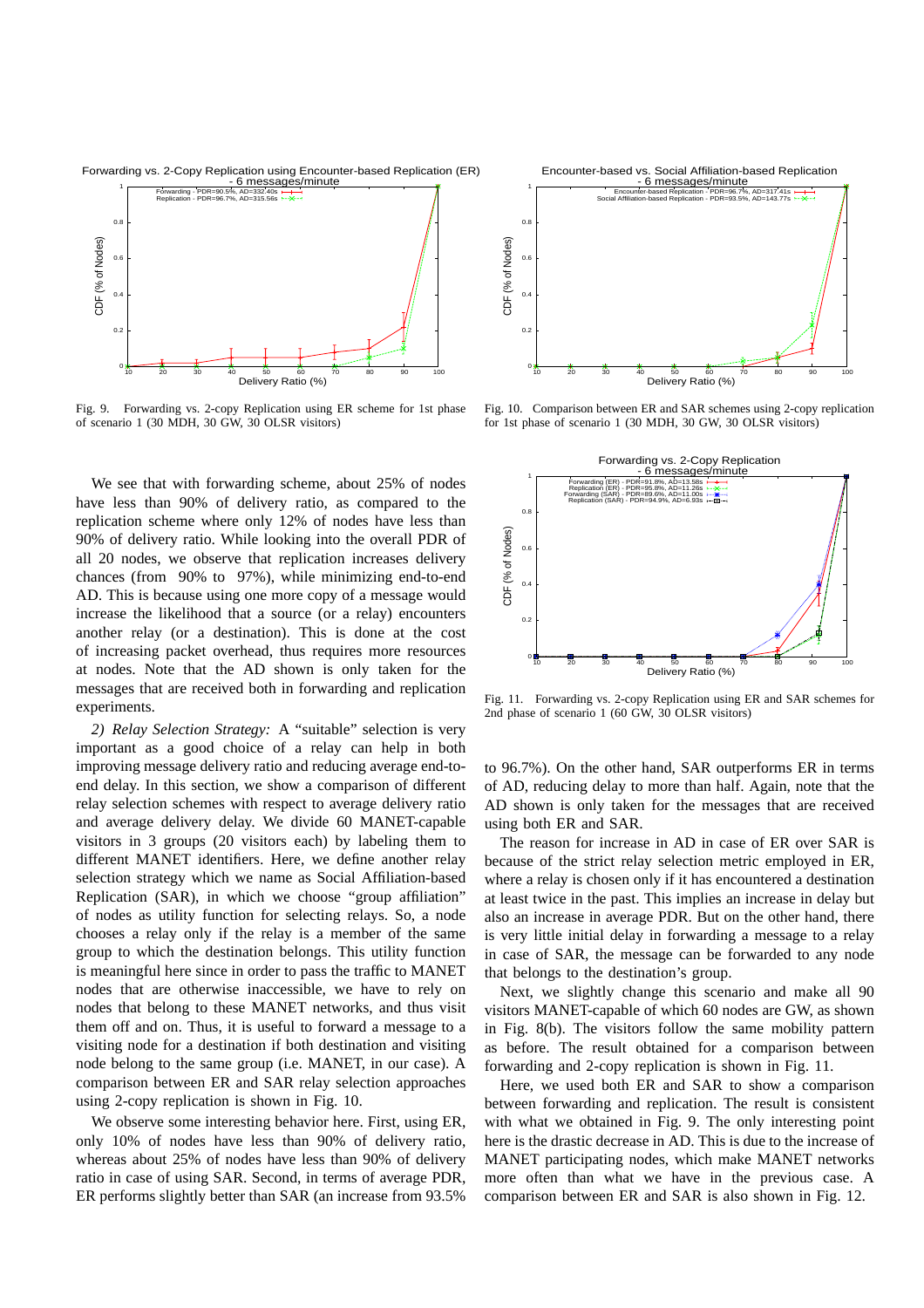

Fig. 12. Comparison between ER and SAR schemes using 2-copy replication for 2nd phase of scenario 1 (60 GW, 30 OLSR visitors)



Fig. 13. Scenario 2: Three communities with GW nodes are joined by three "transit MANETs".

Again, the behavior is consistent with what we obtained in Fig. 10, i.e., increase in average PDR and increase in delay while using encounter based replication (ER), as compared to SAR. The only difference is the drop in AD due to the reason mentioned above.

## *B. Scenario 2: Community Intercommunication with MANETs*

In this scenario, we consider that there are 3 different communities; each community is comprised of 600m x 600m area. and has 20 GW mobile nodes and 3 APs. The APs which are in the same community are connected to each other, and thus run MeDeHa++ notification protocol to exchange connectivity information about nodes. The APs do not provide connectivity everywhere in a community. The GW nodes do not move out of their respected communities, and move according to the mobility model mentioned earlier. These communities are not connected to each other except via three "transit MANETs", as shown in Fig. 13. This implies that if a source in one community wants to send a message to a destination in another community, it has to rely on the "transit MANET" that joins the two communities. Each " transit MANET" is comprised of 10 nodes, 8 of which are non-MDH mobile nodes and 2 others are GW that are static.

We carry out a comparison between forwarding and replication in this environment, and the result obtained for fraction of nodes attaining a specific amount of delivery ratio is



Fig. 14. Forwarding vs. 2-copy Replication using ER scheme for scenario 2

shown in Fig. 14. There are 20 sources chosen from all three communities, which send messages to destinations that do not belong to their own communities. It is obvious that regular MeDeHa framework would yiedl 0% PDR in this case as the source-destionation pairs are only connected through MANETs. The simulation time is 1 hour, and the average message rate is 6 messages/minute. The result is obtained by running the experiment 6 times.

We observe that with forwarding, more than 75% of nodes have less than 80% delivery ratio, as compared to replication which yields that only 40% of nodes have less than 80% of delivery ratio. The average PDR is also improved significantly using replication (82%) over forwarding ( 71%). Also, AD improves by almost 3 seconds. We are not close to 100% of PDR in this scenario as the only connection between source-destination pairs is MANETs, and depending upon the mobility of nodes, they may never encounter MANET GWs to pass the traffic across MANETs which affects the PDR. We verify this by reducing the community areas to 400mx400m, and notice that average PDR is more than 95% for replication and 86% for forwarding. The AD is also reduced quite significantly (Fig. 14).

We proceed to play with ER scheme to see the impact of changing the encounter threshold, and used number of encounters as 2 and 4 for both forwarding and 2-copy replication. A comparison of forwarding and 2-copy replication is shown in Fig. 15.

We see that average PDR slightly improves for both forwarding and replication while using encounter parameter as 4, but on the other hand, it slightly increases AD. This is because when choosing encounter parameter as 4, nodes have to wait slightly more to find a suitable relay, which increases AD but improves average PDR, as relay selection is more accurate. On the other hand, choosing a high value of encounter parameter also decreases number of message forwarding.

We also evaluated the impact of number of copies per message on PDR for this scenario but did not observe any significant improvement in average PDR with the increase in number of copies, though the decrease in AD was notable.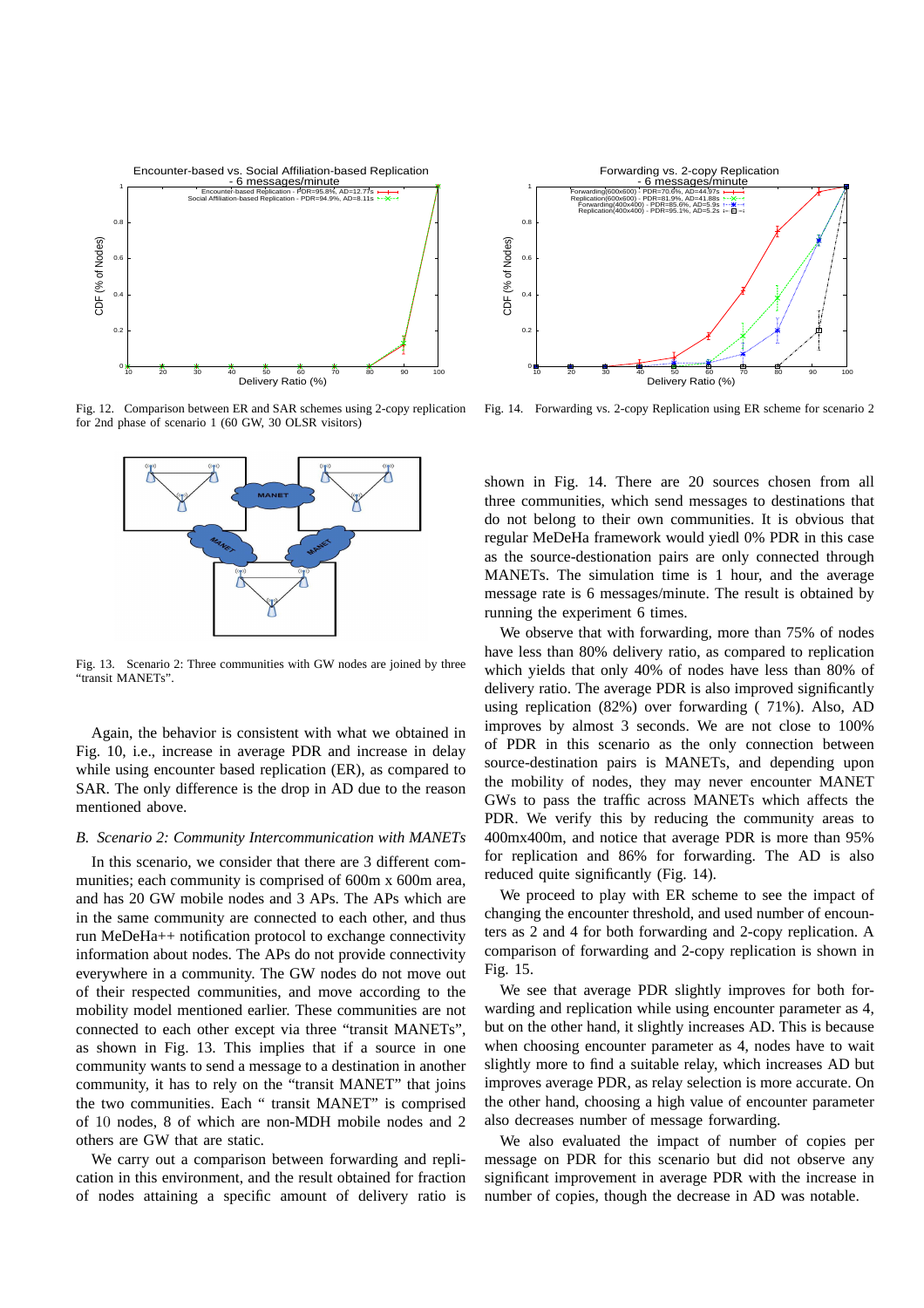

Fig. 15. Impact of different encounter parameters on fraction of nodes while comparing forwarding and replication for scenario 2





Fig. 16. Forwarding vs. 2-copy Replication showing a comparison between MeDeHa and MeDeHa++ using KAIST mobility traces for 40 nodes

## *C. Scenario 3: KAIST Real Mobility Traces*

We evaluate MeDeHa++'s performance with real traces from KAIST campus available from CRAWDAD [21]. Here, we took a subset of student mobility traces across the campus. It includes 2 hours of mobility from 10 A.M. to 12 P.M. of 40 students for an area of 1.2 km x 1.5 km. We placed 9 APs in the area by looking at department positions at KAIST, with all APs connected to each other. Students either take campus shuttles to move from one area to other, move at pedestrian speed, or do not move at all. We choose 15 students sending data at an average rate of 6 messages/minute 15 other students across the campus<sup>6</sup>, and provide a comparison between the results obtained using MeDeHa++, and using regular MeDeHa protocol. Using OLSR, students that approach each other form small MANETs when moving across the campus and thus able to exchange data and control messages over multiple hops. The comparison between forwarding and 2-copy replication using MeDeHa with 2-hop ad hoc, and MeDeHa++ is shown in Fig. 16.

The behavior is consistent with what we obtained for other scenarios, i.e., there is a marked improvement in PDR and a



Fig. 17. Forwarding vs. 2-copy Replication comparison resulting from a hybrid scenario involving real and simulation machines

decrease in AD for replication over forwarding. Moreover, 2 copy replication using MeDeHa++ yields the best result, where PDR is improved to a great extent, while AD is decreased. This is because students form small MANETs while moving, thereby have a larger view of the network most of the times, which allows them to exchange messages faster and efficiently.

# *D. Scenario 4: Hybrid Experiment Results*

Our testbed consists of 7 laptops and 2 mobile briefcases equipped with 802.11g wireless cards: 4 of the laptops are configured as wireless stations and the other 3 laptops are set up as AP routers connected over a wired network, while 2 briefcases and one of the 3 wireless stations (GW station) run the OLSR protocol. During the experiment, wireless stations move and change connectivity with different APs; OLSR briefcase also move and make OLSR network, and are accessed via the GW station. While moving, stations also remain disconnected for some period of time when they are in a region of no connectivity. All 3 APs are connected to simulated APs via a machine that runs ns-3 and acts as a Tap bridge to the ns-3 nodes. In the simulator, we use 30 stations along with 6 APs. Stations in the simulator use the same mobility pattern as described in Section VI-A.

In the experiment, there are a total of 15 source-destination pairs sending data at an average rate of 6 messages/minute, out of which 10 pairs are present inside the simulator, 2 simulator nodes sending data to 2 wireless stations (laptops), and 1 simulator node is sending data to an OLSR briefcase. The two remaining sources are wireless stations that send data to 2 simulator nodes. We compare 1-copy forwarding against 2 copy encounter-based replication and run this experiment for a period of 30 minutes. The results are shown in Fig. 17. We have also conducted other experiments, and some results are presented in [14].

As observed from earlier simulation results, we see that 2 copy replication performs better than 1-copy forwarding both in terms of PDR and AD. Also, while looking at individual delivery ratios of nodes, only 6% nodes have less than 80% delivery ratio with 2-copy replication, as compared to 20% nodes having less than 80% delivery ratio. While comparing

<sup>&</sup>lt;sup>6</sup>we have also run the experiment for file transfer between students and observed similar results.